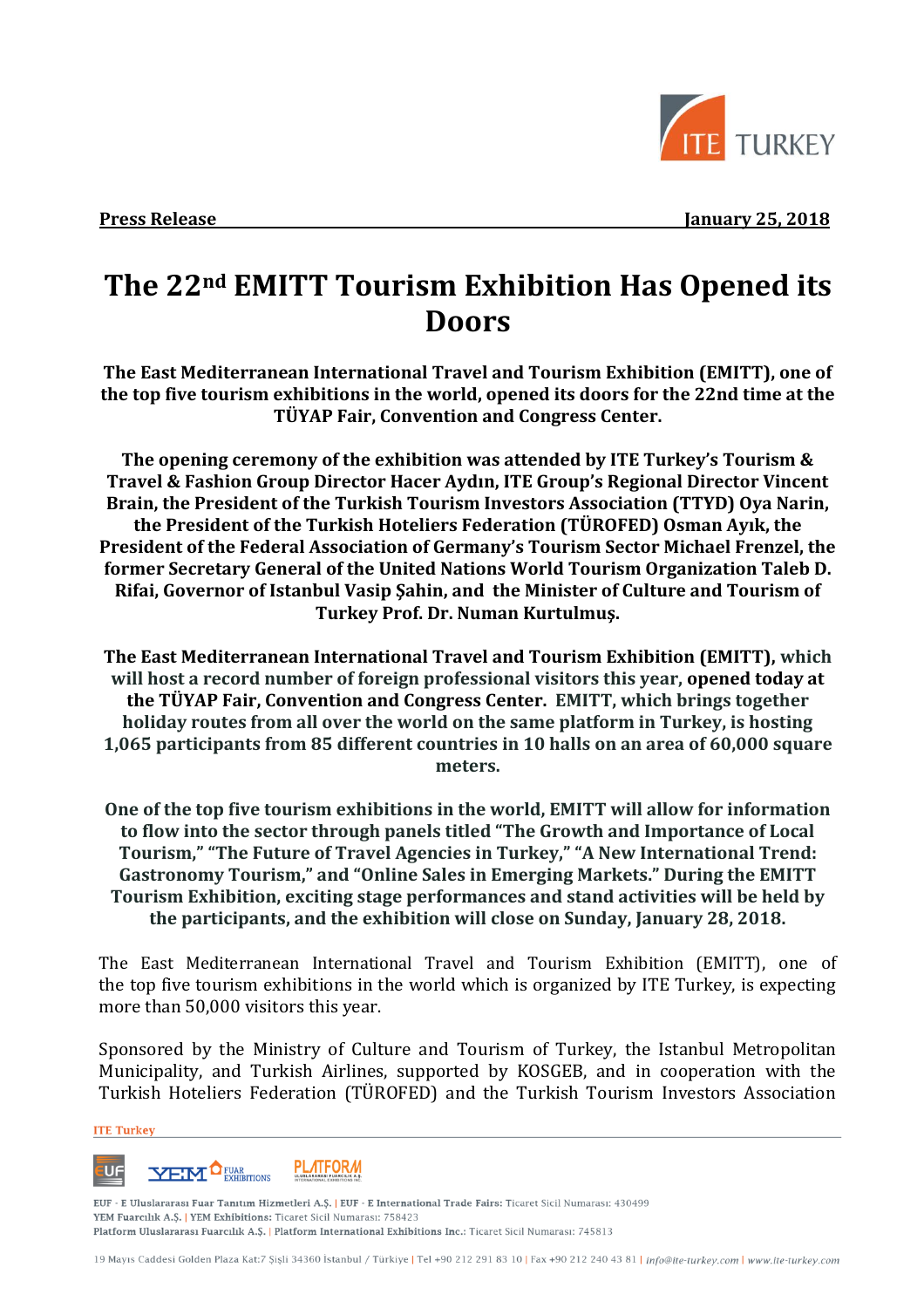

(TTYD), EMITT will be oriented towards tourism professionals on the first two days and holiday consumers on the last two days. Holiday consumers will be able to check out the holiday destinations of their choosing, have the opportunity to plan out their holiday routes according to their budget, and have access to "early reservation" deals.

## **Record interest in EMITT with more than 6,000 appointments and 600 tour operators from 106 countries**

Having drawn a record amount of interest this year, EMITT received 2,686 applications from hosted buyers from 106 countries. EMITT officials, who have handled the great interest of the tour operators with great care, approved the applications of 600 hosted buyers that will contribute to the country's tourism and included exhibition participants in the specially created appointment system. As a result, it has been made possible for more than 6,000 appointments to be held throughout the exhibition.

Held for the 22<sup>nd</sup> time this year, EMITT offers a great advantage in promoting the country and adding momentum to the growth of the tourism sector and plays a significant role in encouraging the concept of going on holiday and benefiting from making early reservations. As a sort of sectorial school for both participants and consumers, EMITT will offer guidance for the sector this year, as well, by generating value for all participants and paving the way for the formation of partnerships and the sharing of useful information.

## **Prominent names in the sector and current topics are at EMITT**

EMITT, a sort of sectorial school for both participants and consumers, has once again been organized with rich content oriented towards the growth of the tourism sector. The first panel of the exhibition titled "The Development and the Importance of Domestic Tourism" will begin at 14:30 on Thursday, January 25, 2018. The panel will be moderated by the President of the Mediterranean Touristic Hoteliers Association, and the panelists will include Jolly Tur CEO Mete Vardar, ETS Tur Vice General Manager Suat Özbek, and Anı Tur CEO Veli Çilsal. The second panel of the day, "The Future of Travel Agencies in Turkey," will begin at 16:30. The panel will be moderated by Former Tourism Minister Bahattin Yücel, and the panelists will include Chairman of the Board of Detur Group Firuz Bağlıkaya, SITE Turkey President Kerem Sipahiler, and Posta Newspaper Columnist Yazgülü Aldoğan.

On the second day of the exhibition, the panel titled "The New Trend in the World: Gastronomical Tourism" will be held at 11:00 and will be moderated by the President of the Gastronomical Tourism Association Gürkan Boztepe. The panelists will include Former Tourism Minister Bülent Akarcalı, Karaköy Güllüoğlu CEO Nadir Güllü, the General Coordinator of the Turkish Hoteliers Federation Necip Boz, Feriye Restaurant Chef Aydın Demir, and Haber Türk Deputy General Manager Erkan Ataman. In the afternoon of the second day, the panels

#### **ITE Turkey**



EUF - E Uluslararası Fuar Tanıtım Hizmetleri A.Ş. | EUF - E International Trade Fairs: Ticaret Sicil Numarası: 430499 YEM Fuarcılık A.Ş. | YEM Exhibitions: Ticaret Sicil Numarası: 758423 Platform Uluslararası Fuarcılık A.Ş. | Platform International Exhibitions Inc.: Ticaret Sicil Numarası: 745813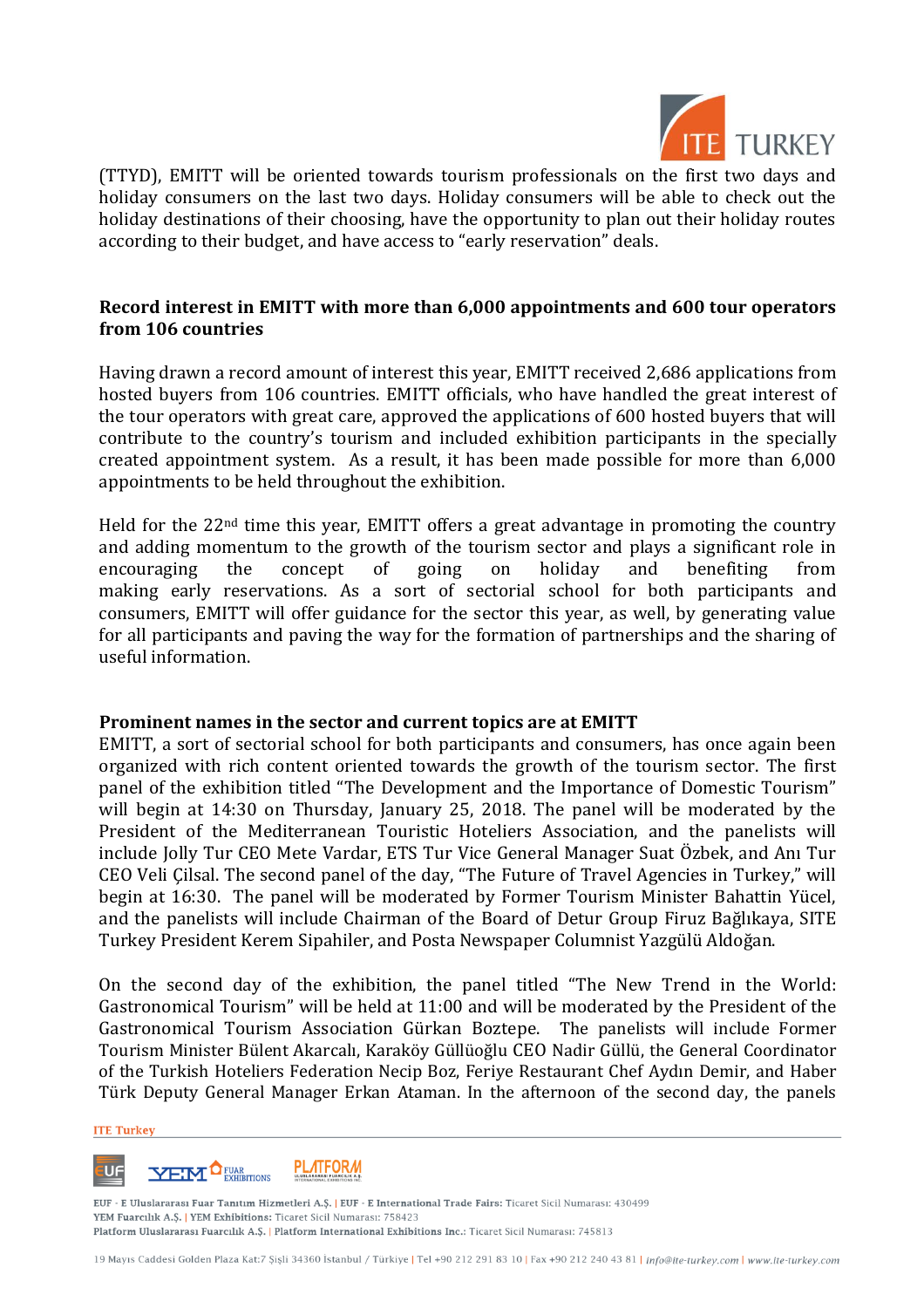

titled "Creating Gastronomic Trademark Cities in City Marketing" and "Local Development and Tourism" will be held. On the last day of the exhibition, the topics of "Online Sales in Emerging Markets" and "Awareness About Gastronomy" will be discussed.

#### **The meetings held at EMITT will determine the course of the tourism sector in 2018 ITE Turkey's Tourism & Travel & Fashion Group Director Hacer Aydın** expressed that

they had prepared content that would meet the expectations of professional visitors and of visitors who would like to take advantage of holiday deals and added that they have been growing steadily each year since their first event in 1999, coming so far as to make EMITT become one of the top five tourism exhibitions in the world.

Aydın also stated that they received several applications from countries including India, Indonesia, the Philippines, Russia, the Balkans, Italy, Bulgaria, and Greece and added that they meticulously evaluated the applications from these countries and other countries that have a high tourist potential and eventually selected a total of 600 tour operators to host in Turkey. Moreover, Aydın expressed that they would bring together tour operators and participants through the appointment system. The meetings held through this system will determine the course of the tourism sector in 2018. Lastly, she stated that just like in previous years, visitors will have access to early reservation deals in this year's exhibition, as well.

## **About ITE Turkey**

ITE Turkey is the Turkey office of ITE Group, the international exhibition company which organizes more than 240 exhibitions and conferences worldwide with 32 offices in 20 countries and more than 1,000 experienced personnel. ITE Turkey organizes leading exhibitions in the leading sectors of Turkey, and it consists of the companies **YEM Exhibitions, EUF – E International Trade Fairs**, and **Platform International Exhibitions**.

ITE Turkey, which organizes leading exhibitions in the sectors of *construction, tourism, cosmetics, food, railway technologies, rail systems,* and **logistics** draws its strength from the global network of ITE Group along with its experience in Turkey and the region. ITE Turkey creates new business, cooperation and purchasing opportunities in exhibitions by transferring its strong global network in the exhibition sector to each and every sector it is active in and supports the development of these sectors. [www.ite-turkey.com](http://ite-turkey.com/ver3/)

## **About EUF - E International Trade Fairs**

EUF A.Ş - E International Trade Fairs, a subsidiary of ITE Turkey, has been organizing exhibitions in the energy, construction machinery, food, furniture, stationery, promotion, water and wastewater treatment, tourism, rail systems and logistics industries since 1999. With ITE Group's global information network, know-how and global partnerships, EUF A.Ş organizes the following events: **[EMITT \(Eastern](http://emittistanbul.com/ana-sayfa)  [Mediterranean International Travel and Tourism Exhibition\)](http://emittistanbul.com/ana-sayfa)**, **[EURASIA RAIL \(International](http://eurasiarail.eu/Home)  [Railway, Light Rail Systems, Infrastructure and Logistics Exhibition\)](http://eurasiarail.eu/Home)**, **[ISTANBUL RAIL TECH](http://www.istanbulrailtech.com/Home)  [\(Istanbul Railway Technologies Exhibition and Conference\)](http://www.istanbulrailtech.com/Home)** and **[WORLDFOOD ISTANBUL](http://www.worldfood-istanbul.com/Ana-Sayfa)** 

### **ITE Turkey**



EUF - E Uluslararası Fuar Tanıtım Hizmetleri A.Ş. | EUF - E International Trade Fairs: Ticaret Sicil Numarası: 430499 YEM Fuarcılık A.Ş. | YEM Exhibitions: Ticaret Sicil Numarası: 758423 Platform Uluslararası Fuarcılık A.Ş. | Platform International Exhibitions Inc.: Ticaret Sicil Numarası: 745813